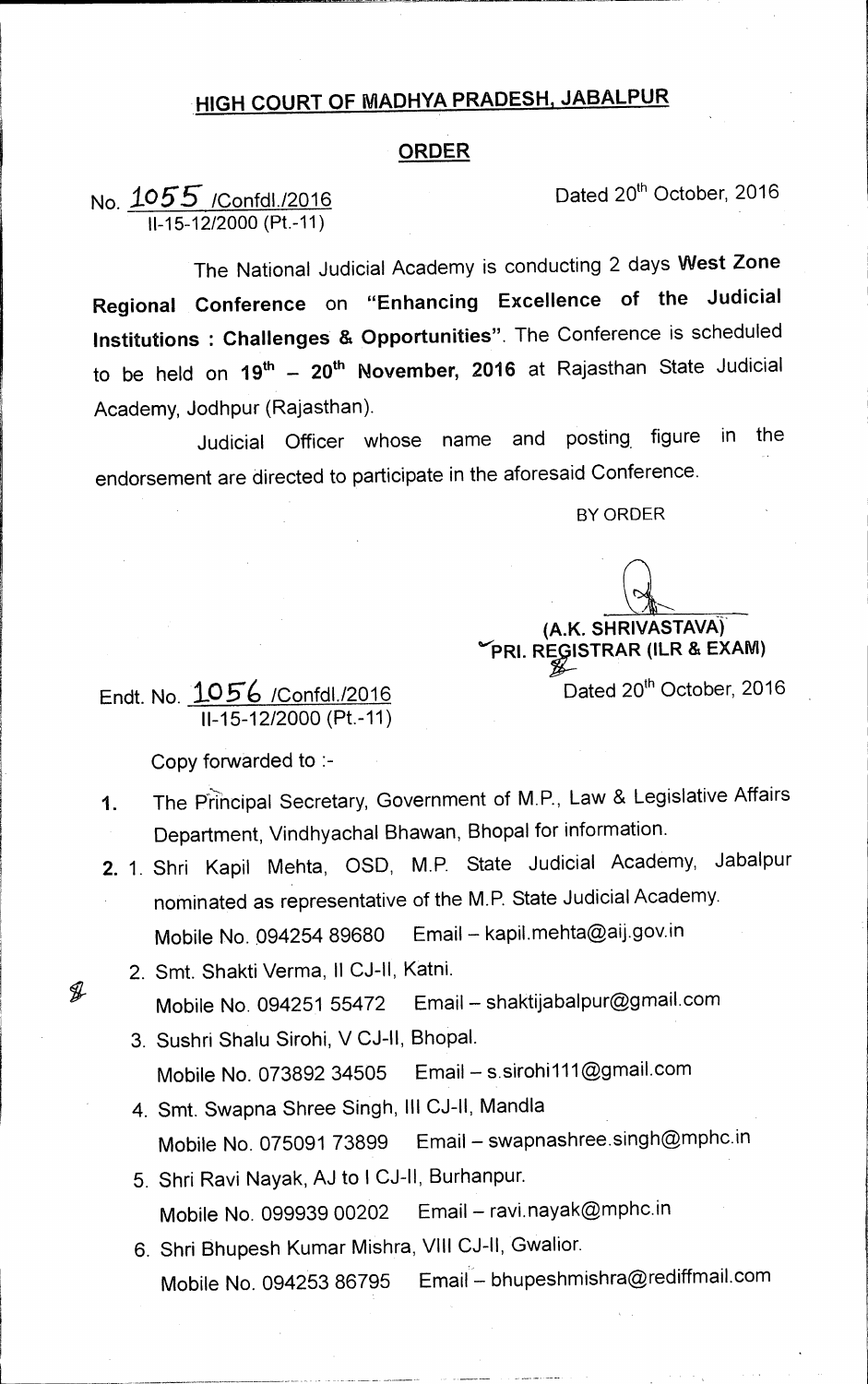7. Shri Piyush Bhave, II CJ-II, Bina, District Sagar.

Mobile No. 097531 14181 Email — piyush.bhave@mphc.in

- 8. Sushri Harshita Sharma, ll CJ-II, Khargone, District Mandleshwar. Mobile No. 094250 32969 Email — harshitasharma.2015@mphc.in
- 9. Smt. Sakshi Kapoor, VI CJ-II, lndore. Mobile No. 081091 84007 Email — cjkapoor007@gmail.com
- 10. Shri Amandeep Singh Chhabra, CJ-II, Baiher, District Balaghat. Mobile No. 094254 80140 Email — amandeepsingh.2015@mphc.in
- 11. Shri Panna Nagesh, II CJ-II, Tarana, District Ujjain. Mobile No. 094253 07272 Email — pannanagesh.2015@mphc.in

With a direction to participate in the 2 days West Zone Regional Judicial Conference scheduled to be held on  $19<sup>th</sup> - 20<sup>th</sup>$  November, 2016 at Rajasthan State Judicial Academy, Jodhpur (Rajasthan).

General instruction for participating Judicial Officers are annexed herewith at Annexure-'A' and programme schedule of aforesaid Regional Conference is at Annexure-'3'.

3. Participating Judicial Officers are directed to intimate the Registry after attending the Conference and also send their comments / suggestions regarding experience of Conference to the Director, MPSJA, Jabalpur.

 $\mathcal{G}$ 

4. The District & Sessions Judge, Katni / Bhopal / Mandla / Burhanpur / Gwalior / Sagar / Mandleshwar / Indore / Balaghat / Ujiain for information and necessary action.

You are further requested to send confirmation of receiving of this communication immediately, by fax.

- b. The Director, Rajasthan State Judicial Academy, Near Jhalamand Circle, Old Pali Road, Jodhpur — 342 013, for information and necessary action in reference to your letter No.1700, dated 18.10.2016.
- 6. The Director, National Judicial Academy, Bhadbhada Road, Suraj Nagar, P.O., Bhopal — 462 044, for information in reference to his Lordship's letter No.4666, dated 03.10.2016 for information.
- 7. The Member Secretary, MPSLSA, Jabalpur for information and necessary action.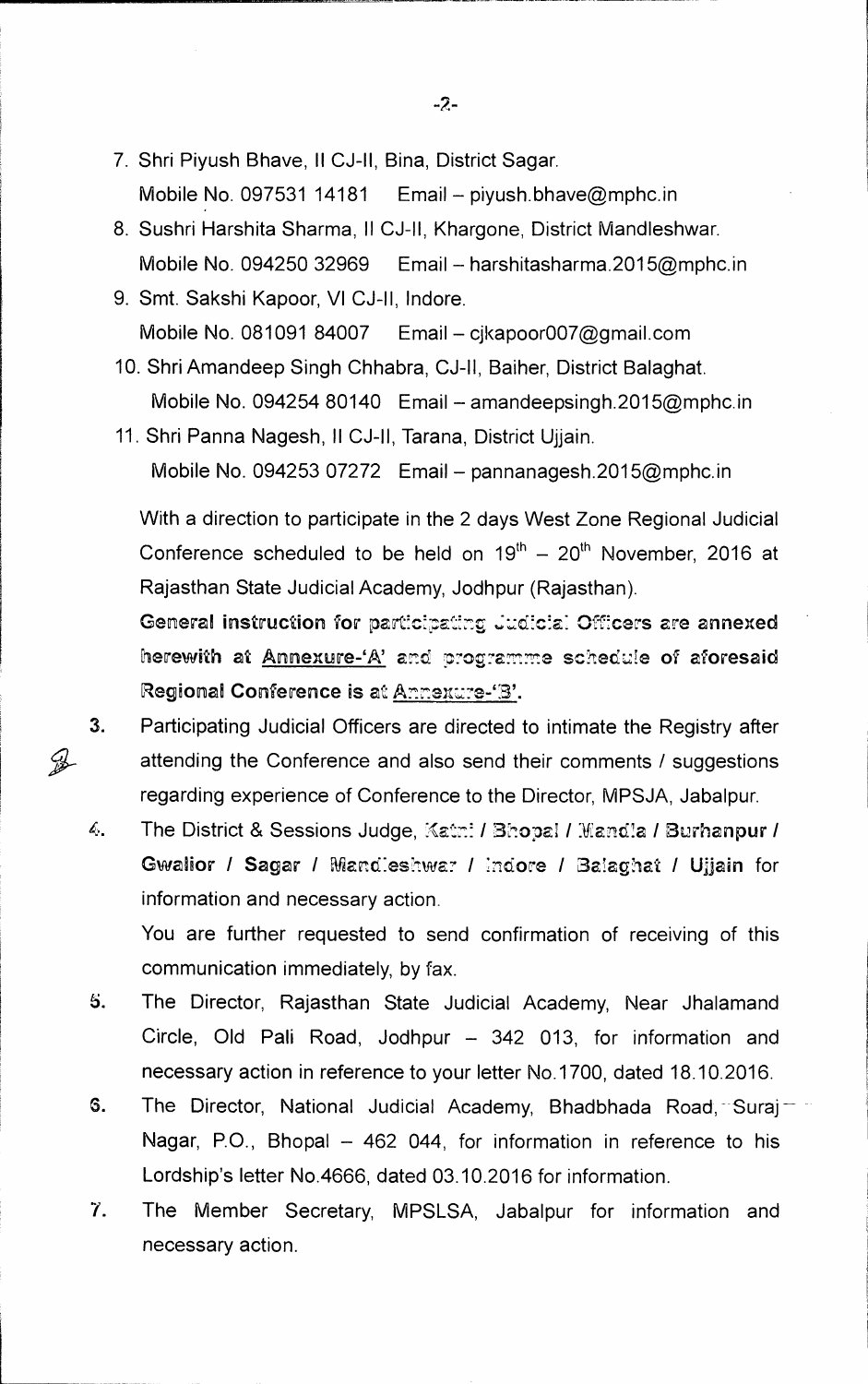**8.** The In-charge Director, MPSJA, Jabalpur, with a request' to utilize the experience of the officer nominated for imparting training to other Judicial Officers during various courses.

**(A.K. SHRIVASTAVA)**<br>PRI. REGISTRAR (ILR & EXAM)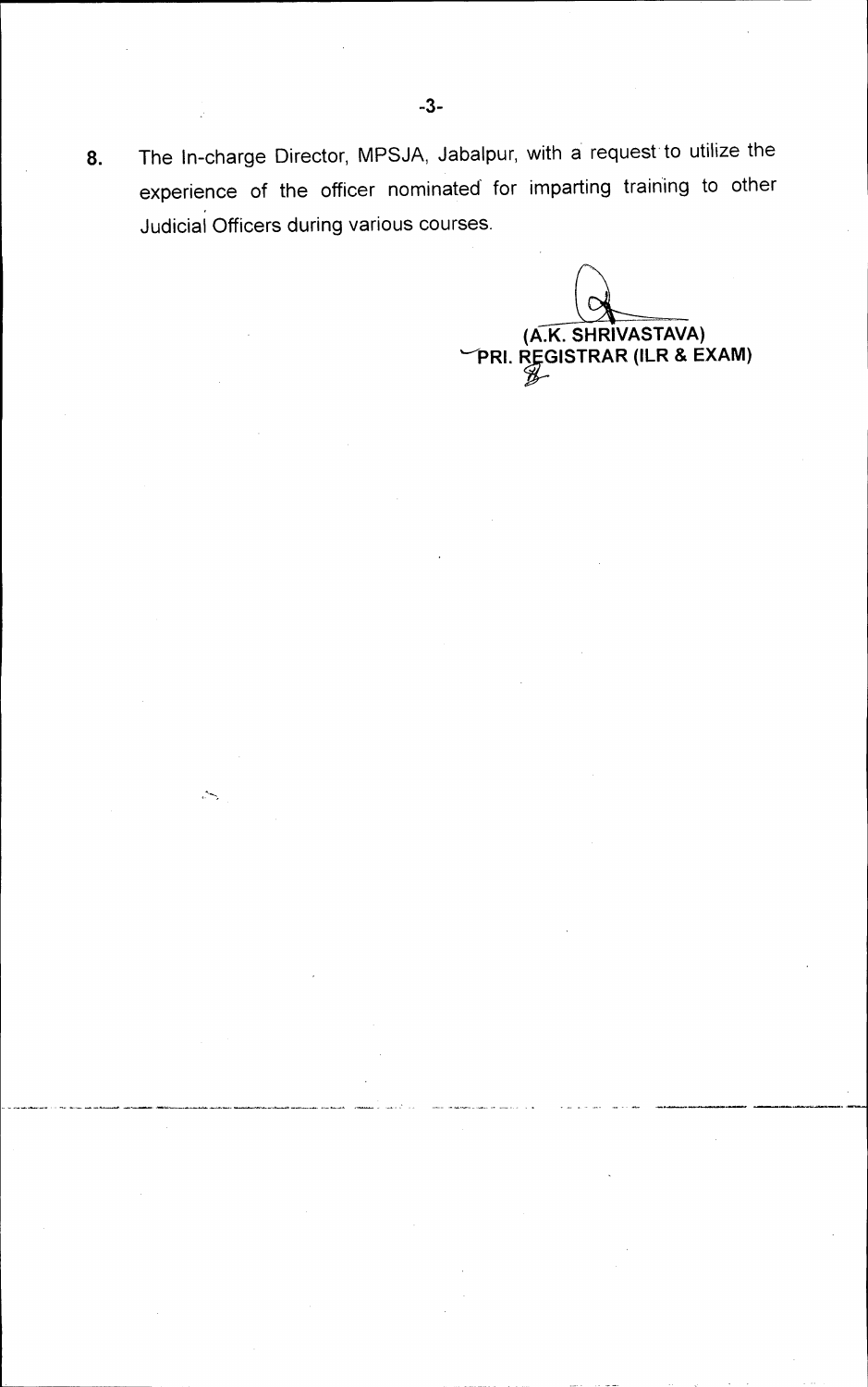Annoxure  $-A$ 

## west zone regional. conference-2016 (19-20 November, 2016)

## GENERAL INSTRUCTIONS FOR PARTICIPATING IJDICIAL OFFICERS

- O Rajasthan State Judicial Academy welcomes you to two days West Zone Regional Conference- 2016 on 19-20 November, 2016.
- $\circ$  Stay arrangements for all participating Judicial Officers are made at Officers Hostel of Rajasthan State Judicial Academy near Jhalamand Circle, Jodhpur(Rajasthan) from 18.11.2016 (from 12.00 noon).
- O Venue of the conference is also at Rajasthan State Judicial Academy (RSJA).
- O Participating officers are requested to bring two passport size photographs along with ID card.
- $\circ$  Request to accompany their spouse/children will not be honoured.
- $\circ$  Any participant coming with children/spouse or any other family member is requested not to insist for accommodation for such member(s). However, private lodging and boarding arrangements can be made on request, if informed earlier.
- The dress code for participating Judicial Officers during the training session will be:

Male Officer:- Formal trouser and full sleeves shirt with formal blazer/coat/suit and.tie.

- Female Officer:- Formal and sober saree/salwar suit.
- Participating officers staying at any place other than the Venue, have to .• inform the academy well in time **and** will have to arrange their own . stay and transportation.
- The programme will over after lunch on 20.11.2016. Kindly make arrangements of return journey by evening of 20.11.2016 or latest by 21.11.2016 (in the morning)..
- O Participating officers desirous of over staying after morning of 21.11.2016 will have to make their own arrangements for their lunch etc. We may help them in getting food packets on payment.
- Kindly intimate your travel plan by e-mail at wzrjc2016@gmail.com or by Fax  $0291 - 2720108$  latest by 11th November, 2016. Also kindly secure reservation for your **return** journey from the place of posting before departure to avoid any inconvenience. •
- To and fro facility from Airport/Railway Station/Bus Stand to the Venue will be arranged as per travel plan of participating officer. •
- O Participants will be received by representative/staff at • Airport/Railway Station/Bus Stand.
- 0 Participants may also contact at\* ACM1Vi Court (Railway) located at platform No-1 at Main Railway Station, Jodhpur junction. (0291-2•649351.800339589
- O Officers coming by Air/ Road may contact on any numbers mentioned in contact details/ help line to avoid any inconvenience.
- O Please provide your contact number and e-mail Id also.
- The working sessions will start from 10.00 am sharp on 19th  $\bullet$ November, 2016 therefore, participating officers are requested to report at 9.30 am for registration at academic block of RSJA, Jodhpur. Participants are requested to observe punctuality during all the. sessions of Conference. •
- Report in time for group photograph, which will be provided to all the participants on the day of departure.
- Kindly download the Personal Information Sheet given in this website and submit the duly filled sheet at the time of registration/reporting to avoid any inconvenience.